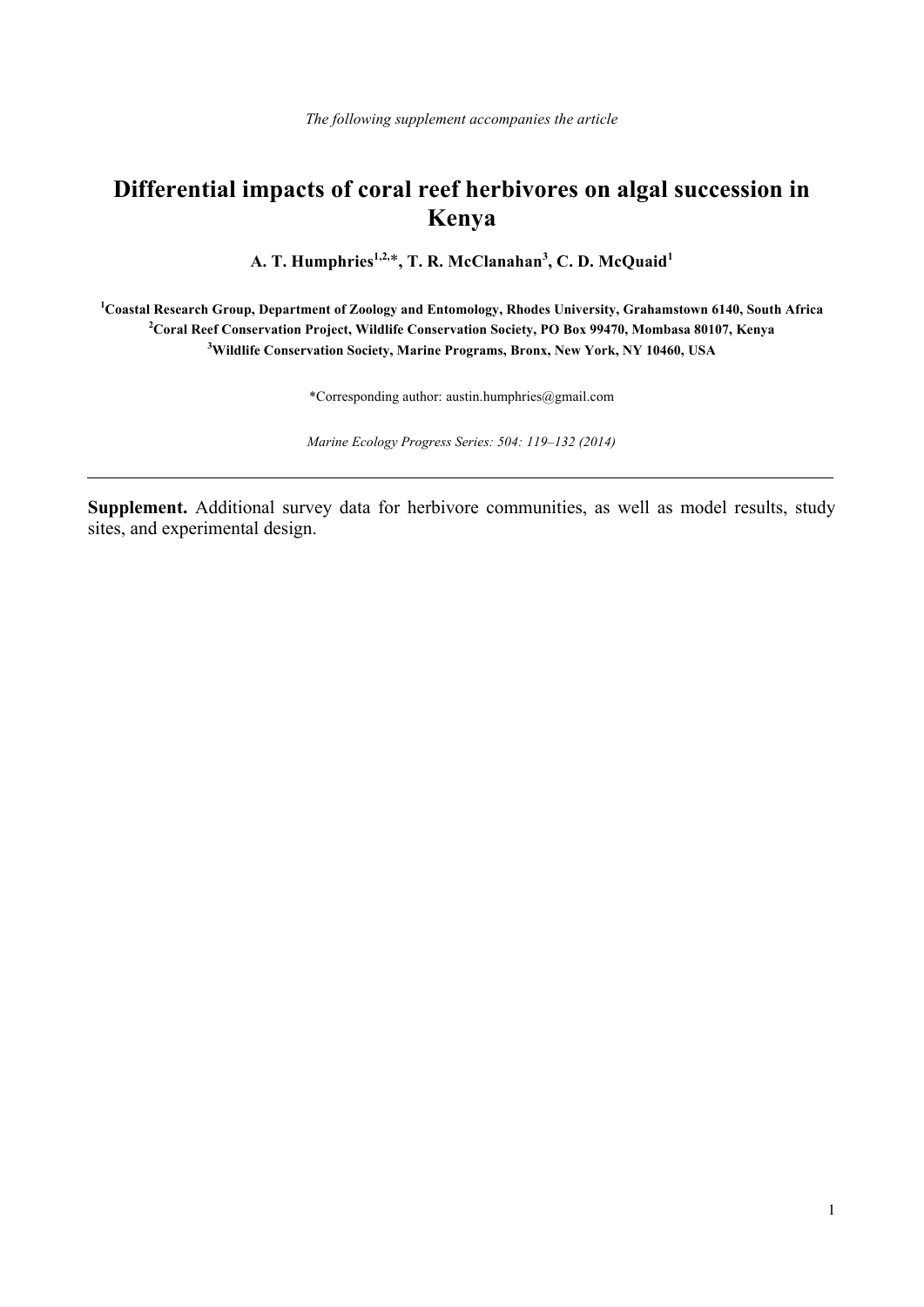Table S1. Mean (with SE) herbivorous fish biomass (kg ha<sup>-1</sup>) at each study site by fisheries management type. Fish family, species, and functional grouping are also shown. Detritivores were grouped with grazers because their influence on algae is similar (Marshell & Mumby 2012).

|               |                         |                  |          | Fished reefs | Community closure |            | Government closure |              |
|---------------|-------------------------|------------------|----------|--------------|-------------------|------------|--------------------|--------------|
| Family        | Species                 | Functional group | Kanamai  | Ras Iwatine  | Kuruwitu          | Mradi      | Mombasa            | Malindi      |
| Acanthuridae  | Ctenochaetus striatus   | Grazer           | 0(0)     | 3.7(0.1)     | 89.1(8.5)         | 105.2(2.6) | 39.8(4.5)          | 123.2(9.8)   |
|               | Acanthurus nigrofuscus  | Grazer           | 0(0)     | 0.9(0.9)     | 0(0)              | 67.7(4.1)  | 38.8 (38.8)        | 56.1(22.8)   |
|               | Zebrasoma scopas        | Grazer           | 0(0)     | 0(0)         | 0(0)              | 1.5(1.5)   | 56.4(21.1)         | 26.9(17.4)   |
|               | Naso annulatus          | <b>Browser</b>   | 0(0)     | 0(0)         | 0(0)              | 2.5(2.5)   | 3.5(3.5)           | 22.5(10.2)   |
|               | Acanthurus triostegus   | Grazer           | 0.9(0.9) | 0(0)         | 57.3(2.1)         | 0(0)       | 0(0)               | 0(0)         |
|               | Zebrasoma veliferum     | Grazer           | 0(0)     | 0(0)         | 0(0)              | 0(0)       | 5.5(5.5)           | 0(0)         |
|               | Acanthurus leucosternon | Grazer           | 0(0)     | 0(0)         | 0(0)              | 7.1(7.1)   | 9.1(2)             | 55.3 (15.9)  |
|               | Ctenochaetus strigosus  | Grazer           | 0(0)     | 0(0)         | 0(0)              | 2(2)       | 0(0)               | 0(0)         |
|               | Acanthurus nigricauda   | Grazer           | 0(0)     | 0(0)         | 0(0)              | 0(0)       | 0(0)               | 7.3(2.6)     |
|               | Acanthurus dussumieri   | Grazer           | 0(0)     | 0(0)         | 0(0)              | 0(0)       | 5.5(5.5)           | 9.7(0.2)     |
|               | Naso lituratus          | <b>Browser</b>   | 0(0)     | 0(0)         | 0(0)              | 0(0)       | 0(0)               | 15.8(2.8)    |
|               | Naso unicornis          | <b>Browser</b>   | 0(0)     | 0(0)         | 0(0)              | 0(0)       | 0(0)               | 10.5(6.8)    |
| Labridae      | Chlorurus sordidus      | Scraper          | 0(0)     | 0(0)         | 13.5(13.5)        | 2.1(2.1)   | 95.1(25.5)         | 29.7(2.6)    |
|               | Scarus ghobban          | Scraper          | 0(0)     | 3.5(2.1)     | 0(0)              | 0(0)       | 0(0)               | 29.2 (11.2)  |
|               | Calotomus carolinus     | <b>Browser</b>   | 0(0)     | 0(0)         | 0(0)              | 5.6(1.4)   | 92.2(46.9)         | 46.4(10.2)   |
|               | Scarus frenatus         | Scraper          | 0(0)     | 0(0)         | 0(0)              | 0(0)       | 0(0)               | 9(9)         |
|               | Scarus psittacus        | Scraper          | 0(0)     | 2.8(2.8)     | 0(0)              | 0(0)       | 0(0)               | 12.6(3.6)    |
|               | Scarus niger            | Scraper          | 0(0)     | 0(0)         | 0(0)              | 0(0)       | 0(0)               | 16.6(7.6)    |
|               | Scarus rubroviolaceus   | Scraper          | 0(0)     | 0(0)         | 0(0)              | 0(0)       | 0(0)               | 22.1(14)     |
|               | Hipposcarus harid       | Scraper          | 0(0)     | 0(0)         | 0(0)              | 0(0)       | 15.1(15.1)         | 0(0)         |
|               | Leptoscarus vaigiensis  | <b>Browser</b>   | 0(0)     | 0(0)         | 7.8(0.8)          | 3.5(3.5)   | 24.9(9.9)          | 26.1(10)     |
|               | Juvenile sp $(< 10cm)$  | Scraper          | 3.7(3.3) | 0.2(0.1)     | 1.4(1)            | 1.6(0.5)   | 2(0.9)             | 0.8(0.5)     |
| Pomacanthidae | Centropyge multispinis  | Grazer           | 0(0)     | 0(0)         | 0(0)              | 4.9(1.4)   | 6.3(3.2)           | 7.4(1.9)     |
| Siganidae     | Siganus sutor           | <b>Browser</b>   | 0(0)     | 1.8(1.8)     | 8.7(5)            | 2.8(0.9)   | 0(0)               | 24(24)       |
|               | Siganus argenteus       | <b>Browser</b>   | 0(0)     | 0(0)         | 0(0)              | 0(0)       | 61.2(26.9)         | 15(15)       |
| Ephippidae    | Platax teira            | <b>Browser</b>   | 0(0)     | 0(0)         | 0(0)              | 2.1(2.1)   | 1.1(1.1)           | 0(0)         |
| Kyphosidae    | Kyphosus vaigiensis     | <b>Browser</b>   | 0(0)     | 0(0)         | 0(0)              | 0(0)       | 0(0)               | 9.7(3.4)     |
| Total         |                         |                  | 4.6(4.2) | 12.9(5.8)    | 177.7(24.7)       | 208.6(2)   | 456.6 (44.7)       | 578.9 (23.6) |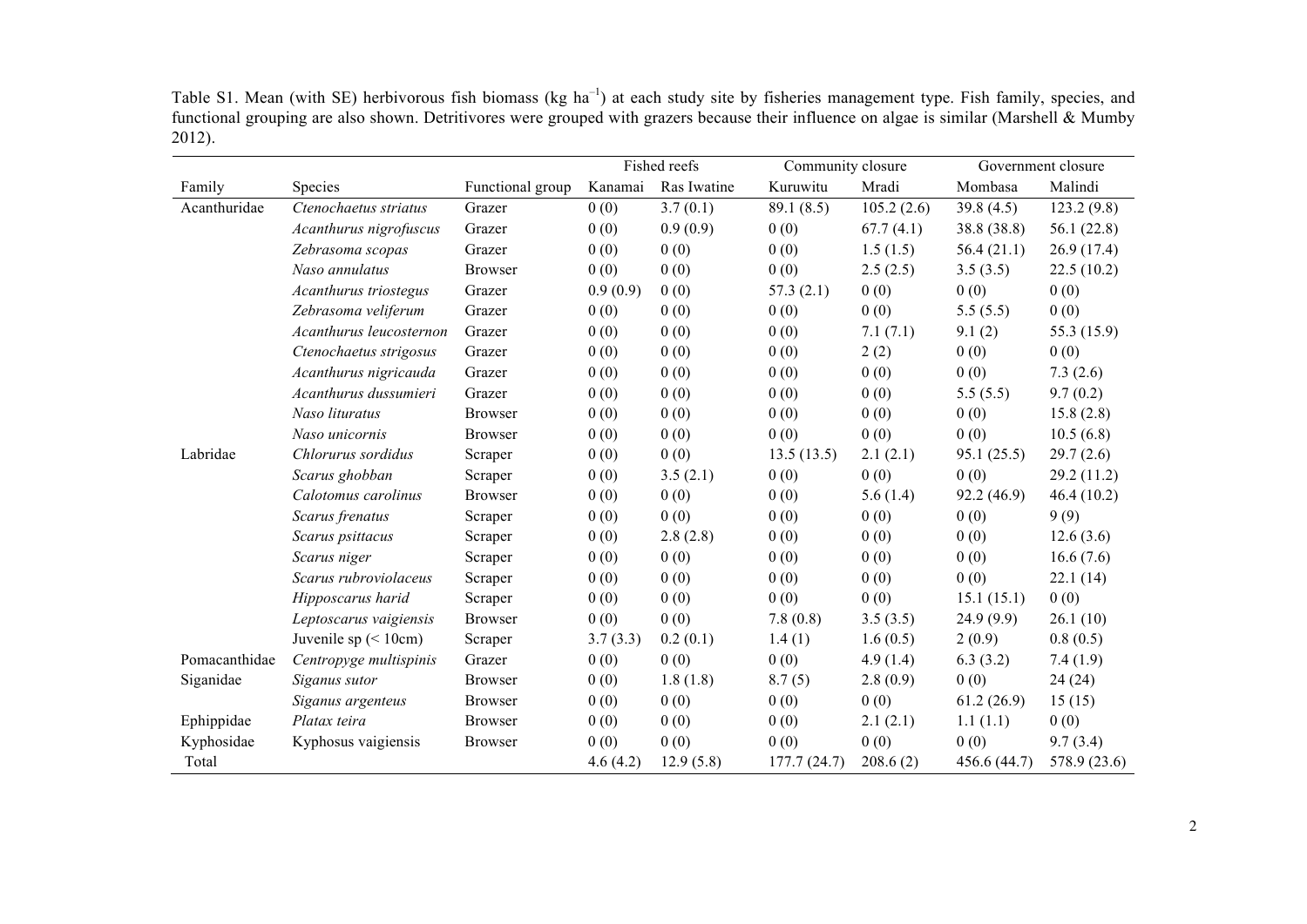Table S2. Results from ANOVAs used to evaluate the effect of fisheries management type (fished reefs, community closure, government closure) on the existing abundance of major substratum groups and macroalgae genera.  $\mathbf{\hat{p}}$  < 0.05.

| Major substratum | $F$ -value | p-value |
|------------------|------------|---------|
| Hard coral       | 1.64       | 0.247   |
| Algal turf       | 7.55       | $\ast$  |
| Macroalgae       | 1.51       | 0.272   |
| <b>CCA</b>       | 6.22       | $\ast$  |
|                  |            |         |
| Macroalgal genus | $F$ -value | p-value |
| Cystoseira       | 2.90       | 0.107   |
| Dictyota         | 1.85       | 0.212   |
| Hypnea           | 1.62       | 0.248   |
| Padina           | 2.53       | 0.135   |
| Sargassum        | 1.23       | 0.337   |
| Turbinaria       | 4.90       | $\ast$  |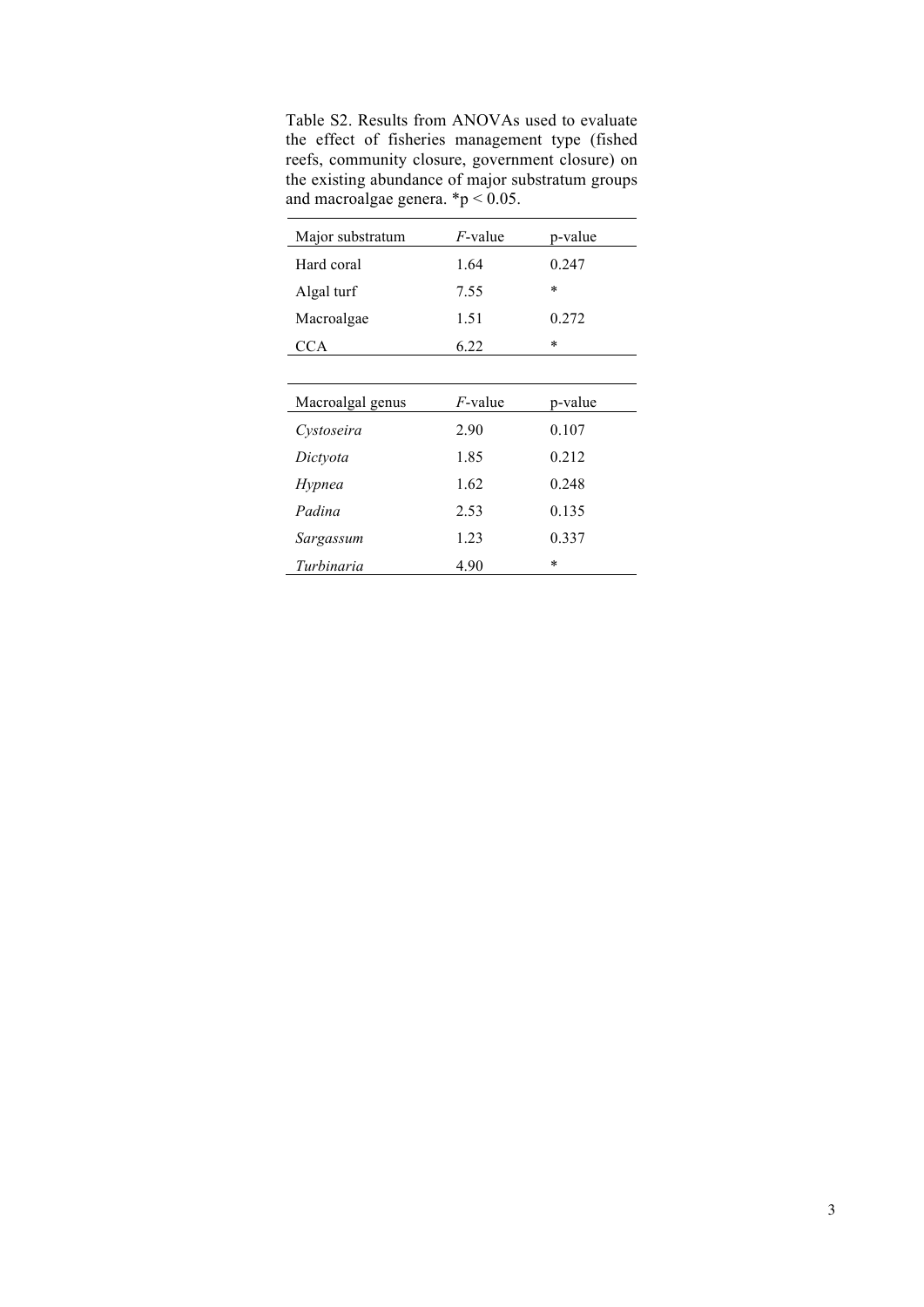Table S3. Results from 2-way ANOVAs used to evaluate the effects of fisheries management type (fished reefs, community closures, government closures) and treatment (cage, fence, open) on algal percentage cover at the dead-coral plates using algal percentage cover data on experimental substrata. Data used in the models were from the first (day 0) and last sampling events ( $\sim$ day 390). \*\*\*p < 0.001, \*\*p < 0.01, \*p < 0.05

| Algal turf             | df             | F-value | p-value       | Upright macroalgae     | df | F-value | p-value | <b>CCA</b>             | df             | F-value | p-value    |
|------------------------|----------------|---------|---------------|------------------------|----|---------|---------|------------------------|----------------|---------|------------|
| (Intercept)            |                | 1029.02 | ***           | (Intercept)            |    | 413.67  | ***     | (Intercept)            |                | 23.21   | ***        |
| Management             | 2              | 14.11   | ***           | Management             | 2  | 26.70   | ***     | Management             | $\overline{2}$ | 11.72   | ***        |
| Treatment              | 2              | 27.20   | ***           | Treatment              | 2  | 39.15   | ***     | Treatment              | 2              | 5.22    | $\ast\ast$ |
| Management x Treatment | 4              | 9.51    | ***           | Management x Treatment | 4  | 12.54   | ***     | Management x Treatment | 4              | 2.57    | $\ast$     |
|                        |                |         |               |                        |    |         |         |                        |                |         |            |
| Hypnea                 | df             | F-value | p-value       | Dictyota               | df | F-value | p-value | Padina                 | df             | F-value | p-value    |
| (Intercept)            |                | 15.69   | ***           | (Intercept)            |    | 40.11   | ***     | (Intercept)            |                | 42.65   | $***$      |
| Management             | 2              | 4.88    | $\ast\ast$    | Management             | 2  | 11.43   | ***     | Management             | 2              | 8.17    | $\ast\ast$ |
| Treatment              | 2              | 0.21    | 0.810         | Treatment              | 2  | 8.84    | ***     | Treatment              | 2              | 3.19    | $\ast$     |
| Management x Treatment | $\overline{4}$ | 1.79    | 0.142         | Management x Treatment | 4  | 6.18    | ***     | Management x Treatment | 4              | 0.58    | 0.681      |
|                        |                |         |               |                        |    |         |         |                        |                |         |            |
| Sargassum              | df             | F-value | p-value       | Turbinaria             | df | F-value | p-value | Cystoseira             | df             | F-value | p-value    |
| (Intercept)            |                | 120.13  | ***           | (Intercept)            |    | 6.67    | $\ast$  | (Intercept)            |                | 20.56   | $***$      |
| Management             | 2              | 4.22    | $\ast$ $\ast$ | Management             | 2  | 0.95    | 0.392   | Management             | $\overline{2}$ | 1.50    | 0.230      |
| Treatment              | 2              | 14.69   | ***           | Treatment              | 2  | 1.68    | 0.195   | Treatment              | $\overline{2}$ | 4.30    | $\ast$     |
| Management x Treatment | 4              | 6.06    | ***           | Management x Treatment | 4  | 0.84    | 0.504   | Management x Treatment | 4              | 3.78    | $***$      |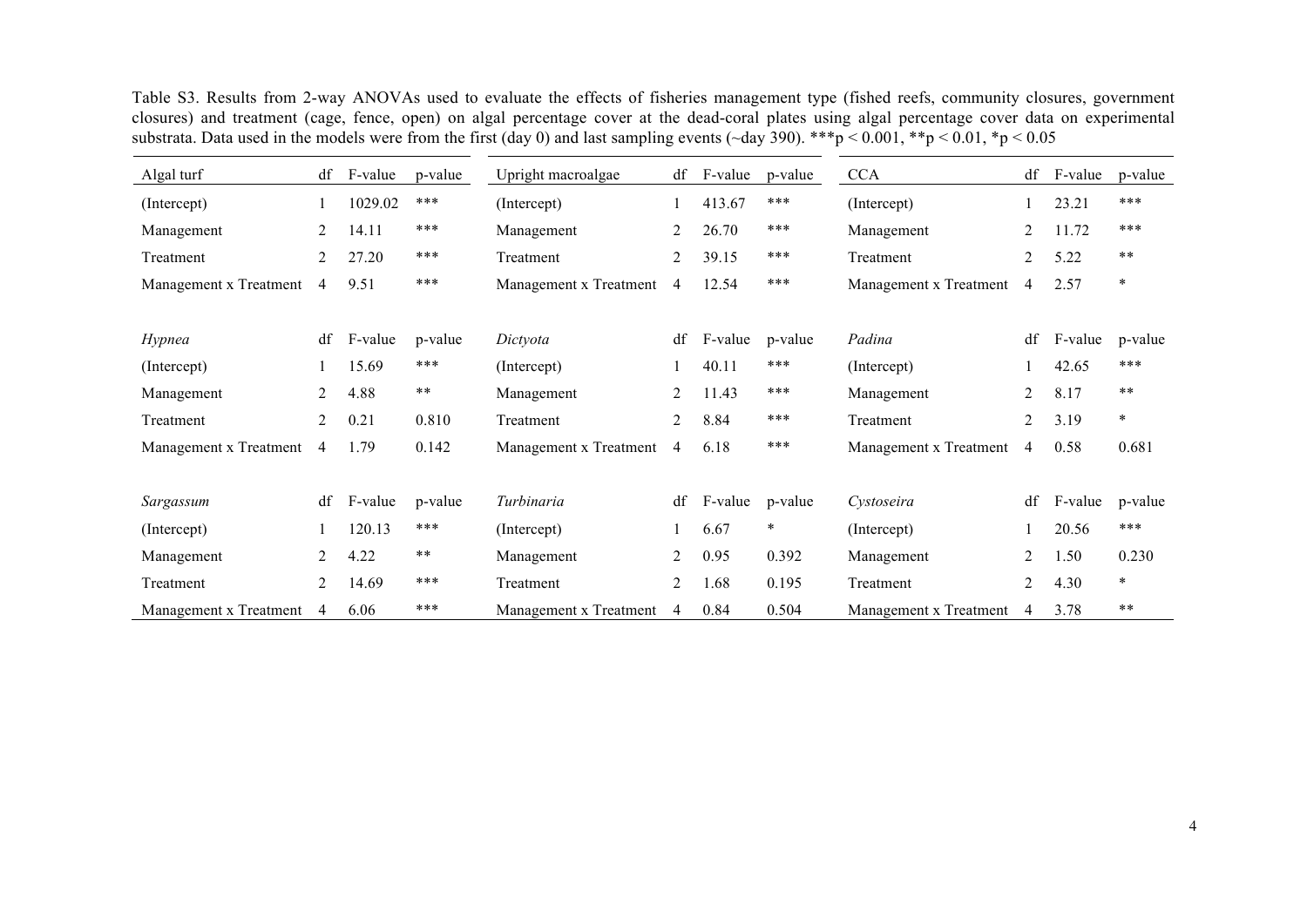Table S4. Pairwise comparisons between treatments (cage, fence, open) by fisheries management type (fished reefs, community closures, government closures) of total upright macroalgae (% cover) on experimental substrata. Data are from the final sampling event  $(\sim 390)$  days since deployment). \*\*\*p < 0.001, \*\*p < 0.01, \*p < 0.05

| Fished reefs       | Estimate | Z-value  | p-value |
|--------------------|----------|----------|---------|
| Fence vs. Cage     | $-2.81$  | $-0.45$  | 0.894   |
| Open vs. Cage      | $-54.35$ | $-8.74$  | ***     |
| Open vs. Fence     | $-51.54$ | $-8.28$  | ***     |
|                    |          |          |         |
| Community closure  | Estimate | Z-value  | p-value |
| Fence vs. Cage     | $-11.18$ | $-1.35$  | 0.370   |
| Open vs. Cage      | $-10.68$ | $-1.28$  | 0.404   |
| Open vs. Fence     | 0.51     | 0.06     | 0.998   |
|                    |          |          |         |
| Government closure | Estimate | Z-value  | p-value |
| Fence vs. Cage     | $-53.35$ | $-14.40$ | ***     |
| Open vs. Cage      | $-53.59$ | $-15.39$ | ***     |
| Open vs. Fence     | $-0.24$  | $-0.07$  | 0.997   |

Table S5. Pairwise comparisons between fisheries management types (fished reefs, community closures, government closures) by herbivorous fish functional group (scrapers, browsers, grazers) of mass standardized bite impact (kg  $\times$  bites h<sup>-1</sup>) on experimental substrata using stationary underwater video. Data were log-transformed to satisfy the assumptions of homogeneity of variances and normality of residuals.  $\mathbf{\hat{p}}$  < 0.05,  $\mathbf{\hat{p}}$  < 0.01,  $***p < 0.001$ 

| Scraper                  | Estimate     | Z-value  | p-value |  |
|--------------------------|--------------|----------|---------|--|
| Fished vs. Government    | $-2.90$      | $-16.92$ | ***     |  |
| Community vs. Government | $-2.49$      | $-16.60$ | ***     |  |
| Community vs. Fished     | 0.41         | 2.37     | $\star$ |  |
|                          |              |          |         |  |
| <b>Browser</b>           | Estimate     | Z-value  | p-value |  |
| Fished vs. Government    | $-2.56$      | $-1.79$  | 0.173   |  |
| Community vs. Government | $-2.40$      | $-1.73$  | 0.194   |  |
| Community vs. Fished     | 0.16<br>0.11 |          | 0.993   |  |
|                          |              |          |         |  |
| Grazer                   | Estimate     | Z-value  | p-value |  |
| Fished vs. Government    | $-2.53$      | $-11.46$ | ***     |  |
| Community vs. Government | $-1.17$      | $-5.71$  | ***     |  |
| Community vs. Fished     | 5.91<br>1.36 |          | ***     |  |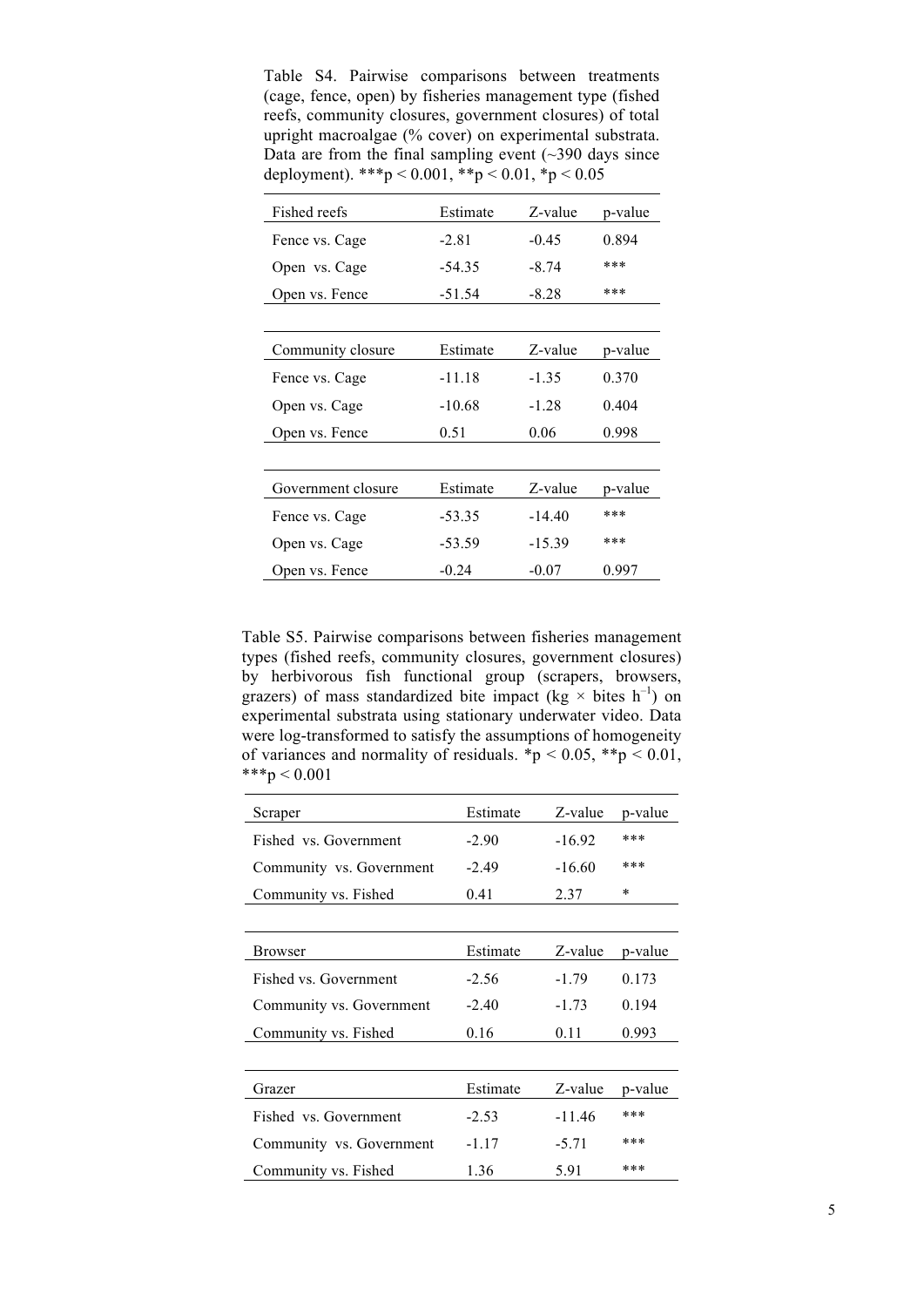Fig S1. Schematic of experimental design with replicate numbers

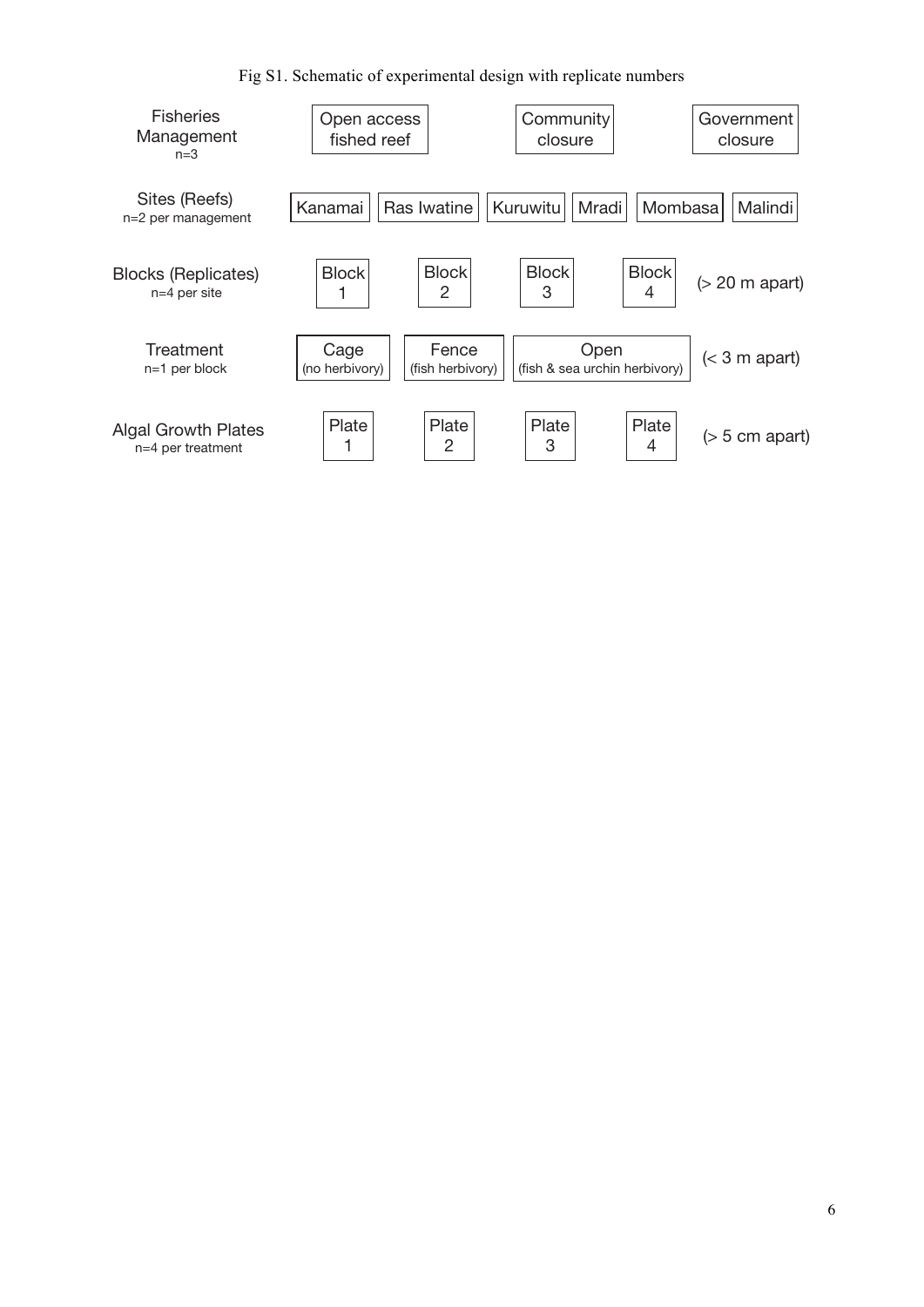Fig. S2. Non-metric multidimensional scaling (MDS) describing the similarity of the algal communities by treatment (cage, fence, open). Data are for (a) ~180 days and (b)  $\sim$ 390 days since deployment. Different shapes represent different fisheries management (fished reefs, community closures, government closures). Associated  $R^2$  and pvalues from PERMANOVAs are displayed in the upper corner of each plot. Points that are closer together in ordination space are more similar in terms of algal community and individual algae are overlaid to visualize dominant assemblages. Stress for all plots was < 0.16.